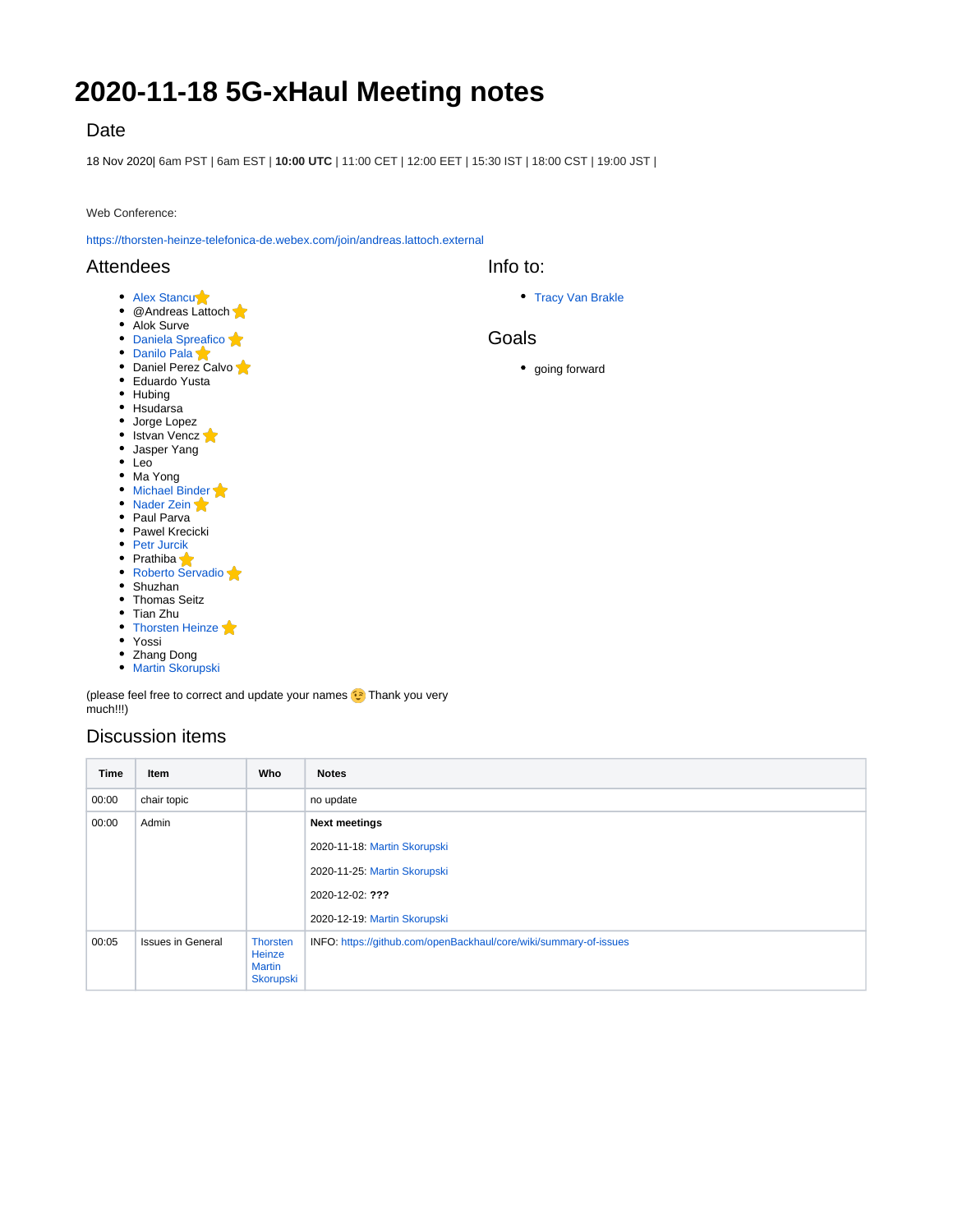| 0:15  | Firmware | @Eduard                           | Use case discussion challenging the model proposal:                                                                                                                                                                                                                                                                                                                                                                                                                                                                                                                                                                                                                                                                                                                                                                                                                                                                                                                                 |
|-------|----------|-----------------------------------|-------------------------------------------------------------------------------------------------------------------------------------------------------------------------------------------------------------------------------------------------------------------------------------------------------------------------------------------------------------------------------------------------------------------------------------------------------------------------------------------------------------------------------------------------------------------------------------------------------------------------------------------------------------------------------------------------------------------------------------------------------------------------------------------------------------------------------------------------------------------------------------------------------------------------------------------------------------------------------------|
|       |          | o Yusta                           | Please see updated slides (thanks Eduardo).                                                                                                                                                                                                                                                                                                                                                                                                                                                                                                                                                                                                                                                                                                                                                                                                                                                                                                                                         |
|       |          |                                   | https://wiki.opennetworking.org/download/attachments/265093121/201102-TEF-working-document-<br>FirmwareModeling.pptx?api=v2                                                                                                                                                                                                                                                                                                                                                                                                                                                                                                                                                                                                                                                                                                                                                                                                                                                         |
|       |          |                                   | Feedback from vendors:<br>• working assumption: (running) Firmware pointing to (actual) Equipment<br>• assumption<br>• 2 banks (logical structure of firmware)<br>• on running bank list of firmware<br>• some of the unused those wont have an associations to (actual) Equipment<br>• Question: is the "top-level" firmware a "bank"?<br>• software packages 1 and 2 bank 1 and 2 or active/inactive top-level firmware.<br>• Consideration: firmware without software package<br>• SIAE: option to implement in addition also pointer from Equipment to Firmware<br>Firmware inventory<br>UML and yang creation<br>Firmware operations<br>download, activation, upgrade, downgrade<br>terms and definitions, needed before UML and yang                                                                                                                                                                                                                                          |
| 00:45 | Reboot   | <b>Martin</b><br><b>Skorupski</b> | As a result of the discussion about Firmware, their might be a need for a "restart" trigger.<br>The "software activation trigger" usually also leads to a "restart" but with new software, which a "restart" reboots using<br>the currently running software.<br>Other terms for the same? or similar? function:<br>cold start (Power down, power up; traffic loss for sure)<br>■ warm start (restarting software - may have - may not have traffic loss)<br>reboot - this term should not be used as it is not clearly defined/used<br>■ (factory) reset (configuration is lost) - not a field/remote-controller operation LCT operation should not be<br>covered in your API models<br>Questions:<br>Is a "cold start/warm start" trigger beneficial on ControlConstruct level only?<br>Is a "cold start/warm start" trigger beneficial on Equipment level only? There are devices offering such options:<br>" both?<br>General reboot<br>cold start / warm start on device level |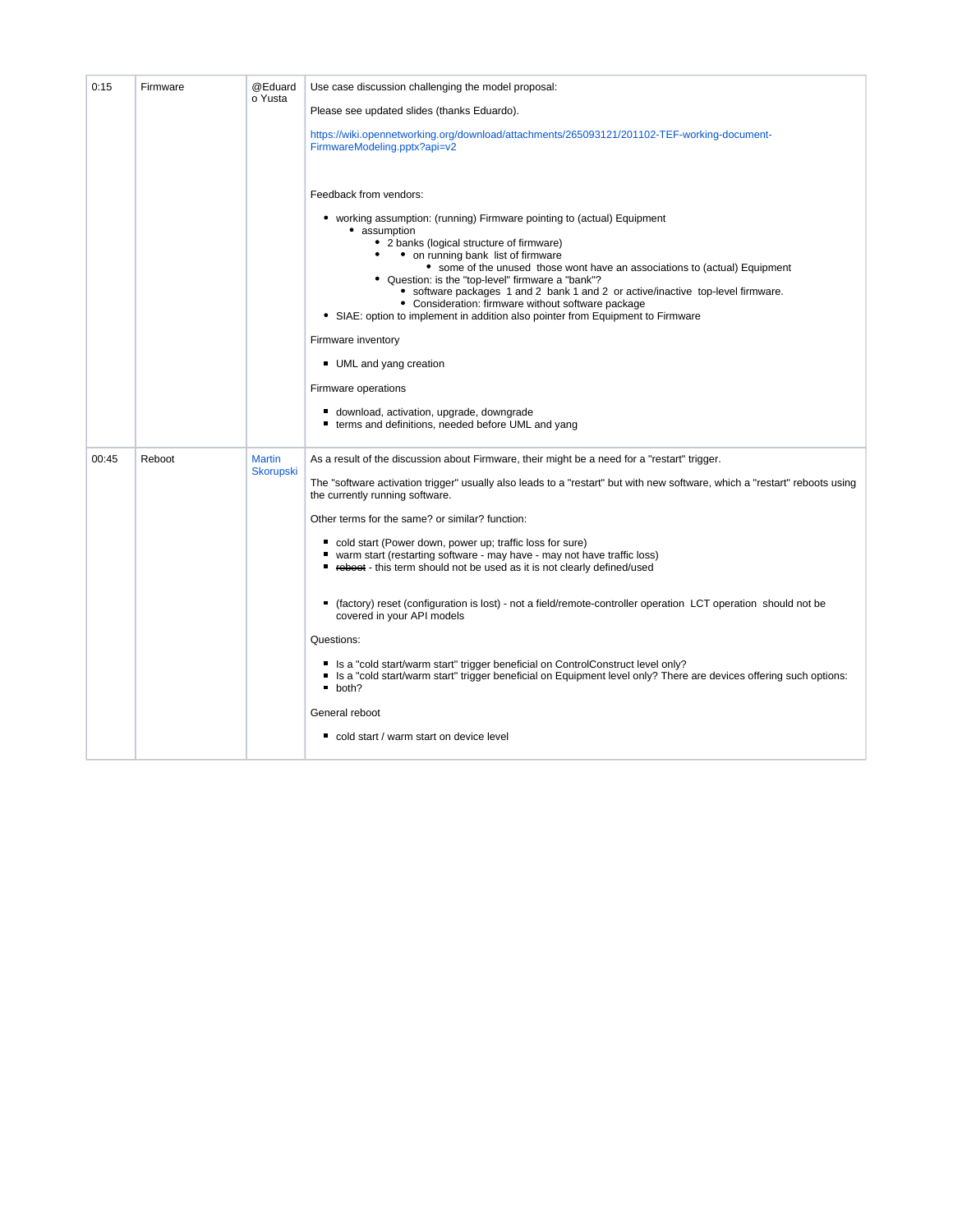| @Eduardo Yusta                               | License<br>Managem<br>ent          | Questions:<br>• Are License be updated during life time of the device?<br>• Answer: yes - there are such cases, particularity for feature enhancements or for later enabling a license -<br>xPIC may come later, when the second link is deployed.<br>• Understanding association between License Firmware, LTP, Hardware, Features/Function?<br>• Do all devices require a license?<br>• Is a "feature-key" a "License" - from functional point: yes<br>• What kind of License types needs to be supported - Software, Hardware, Interface, LTP, Capacity, Features,<br>Function,<br>• Frist idea: focus on interface-capabilities |
|----------------------------------------------|------------------------------------|-------------------------------------------------------------------------------------------------------------------------------------------------------------------------------------------------------------------------------------------------------------------------------------------------------------------------------------------------------------------------------------------------------------------------------------------------------------------------------------------------------------------------------------------------------------------------------------------------------------------------------------|
|                                              |                                    | First proposal:<br>• ControlConstruct<br>• LicenseList<br>• License<br>$\bullet$ Name<br>$\bullet$ Type<br>• Description<br>• key (value; hash to be checked against, )<br>• additional-configuration - (e.g. max capacity is xyz MBit/s)<br>• State: activated; expired, no-active,<br>• pointing to "something"                                                                                                                                                                                                                                                                                                                   |
|                                              |                                    | 2020-11-18<br>■ further introduction of the last slide: https://wiki.opennetworking.org/download/attachments/265093121/201102-<br>TEF-working-document-FirmwareModeling.pptx?api=v2<br>collection of ideas / use cases driving a model are ongoing.                                                                                                                                                                                                                                                                                                                                                                                 |
|                                              |                                    |                                                                                                                                                                                                                                                                                                                                                                                                                                                                                                                                                                                                                                     |
| End of the meeting                           |                                    |                                                                                                                                                                                                                                                                                                                                                                                                                                                                                                                                                                                                                                     |
| Backlog                                      |                                    |                                                                                                                                                                                                                                                                                                                                                                                                                                                                                                                                                                                                                                     |
| PureEthernetStructur<br>e, HybridMwStructure | <b>Daniela</b><br><b>Spreafico</b> | Please see email<br>Please see related issues:<br>• PureEthernetStructure #19<br>• HybridMwStructure #22 (alarms)<br>• HybridMwStructure #19 (currentPerformance)<br>• HybridMwStructure #18 (PM types)<br>Please confirm by email to Martin Skorupski by end of this week (Nov6) that keeping FM and PM for xyzStructure is<br>ok?                                                                                                                                                                                                                                                                                                 |
|                                              |                                    | <b>Status:</b> positive feedback to keep it as it is:                                                                                                                                                                                                                                                                                                                                                                                                                                                                                                                                                                               |
|                                              |                                    | <b>Decision:</b> we keep xyzStructure as they are and close the issues above.                                                                                                                                                                                                                                                                                                                                                                                                                                                                                                                                                       |
| <b>Roberto Servadio</b>                      |                                    | RMON counter<br>RMON counter in ETH-Container, while others are in MAC-Interface<br>Open question: Where centralize the RMON counter<br>■ Working assumption: All RMON counters should be part of the EthernetContainer_PAC (Status and<br>PerformanceMonitoring)<br>• Next Step:<br>" update related ETH and MAC issues in OpenBackhaul for final proposal<br>Al Martin Skorupski consolidate proposed solutions<br>Update:<br>Support is welcome to consolidate with respect to RMON<br>https://github.com/openBackhaul/ethernetContainer/issues<br>https://github.com/openBackhaul/macInterface/issues                           |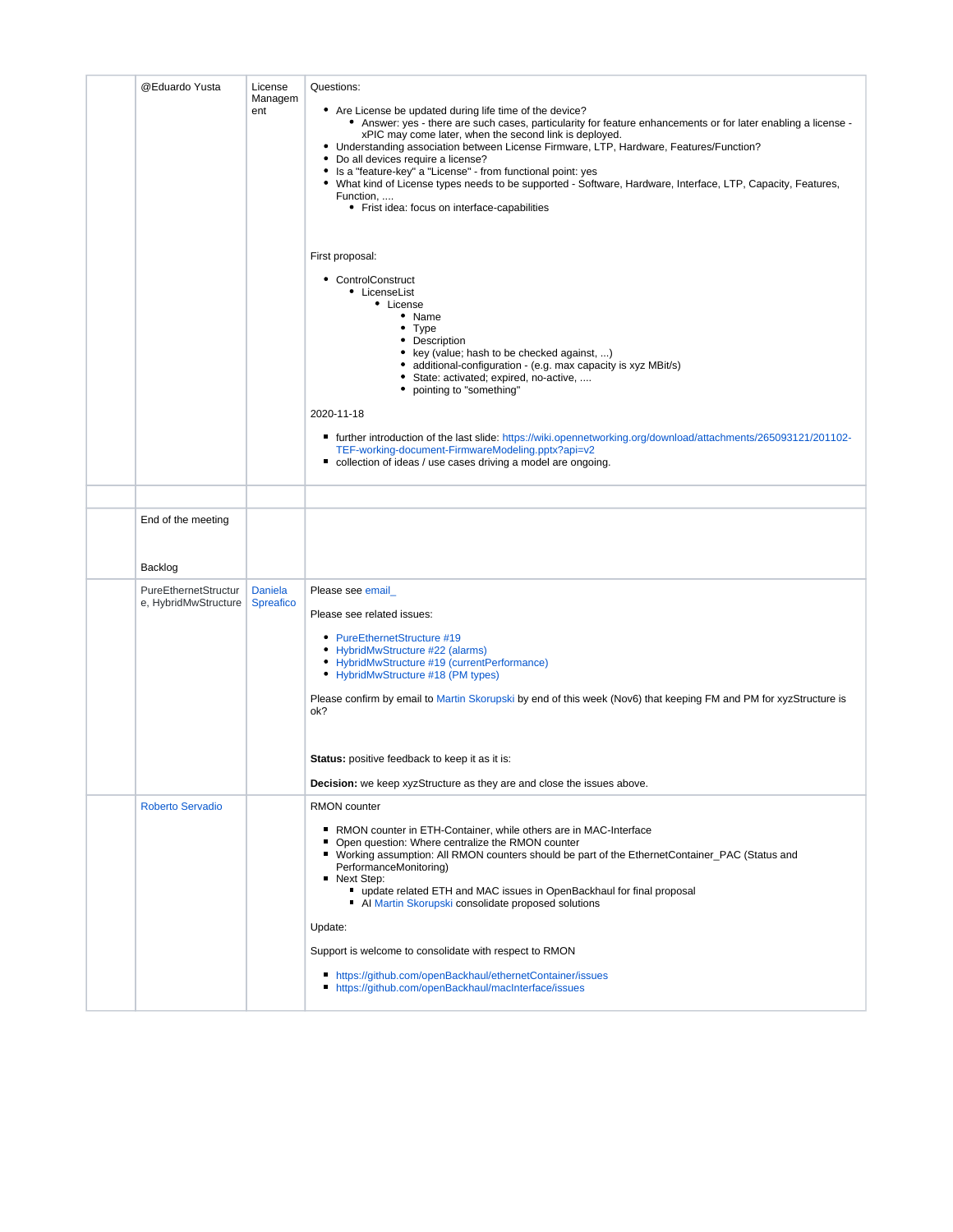| @Eduardo Yusta | License<br>Managem<br>ent | Questions:<br>Are License be updated during life time of the device?<br>■ Answer: yes - there are such cases, particularity for feature enhancements or for later enabling a license -<br>xPIC may come later, when the second link is deployed.<br>■ Understanding association between License Firmware, LTP, Hardware, Features/Function?<br>Do all devices require a license?<br>Is a "feature-key" a "License" - from functional point: yes<br>■ What kind of License types needs to be supported - Software, Hardware, Interface, LTP, Capacity, Features,<br>Function<br>Frist idea: focus on interface-capabilities |
|----------------|---------------------------|----------------------------------------------------------------------------------------------------------------------------------------------------------------------------------------------------------------------------------------------------------------------------------------------------------------------------------------------------------------------------------------------------------------------------------------------------------------------------------------------------------------------------------------------------------------------------------------------------------------------------|
|                |                           | First proposal:<br>ControlConstruct<br>LicenseList<br><b>License</b><br>" Name<br>Type<br>• Description<br>key (value; hash to be checked against, )<br>additional-configuration - (e.g. max capacity is xyz MBit/s)<br>State: activated; expired, no-active,<br>pointing to "something"                                                                                                                                                                                                                                                                                                                                   |